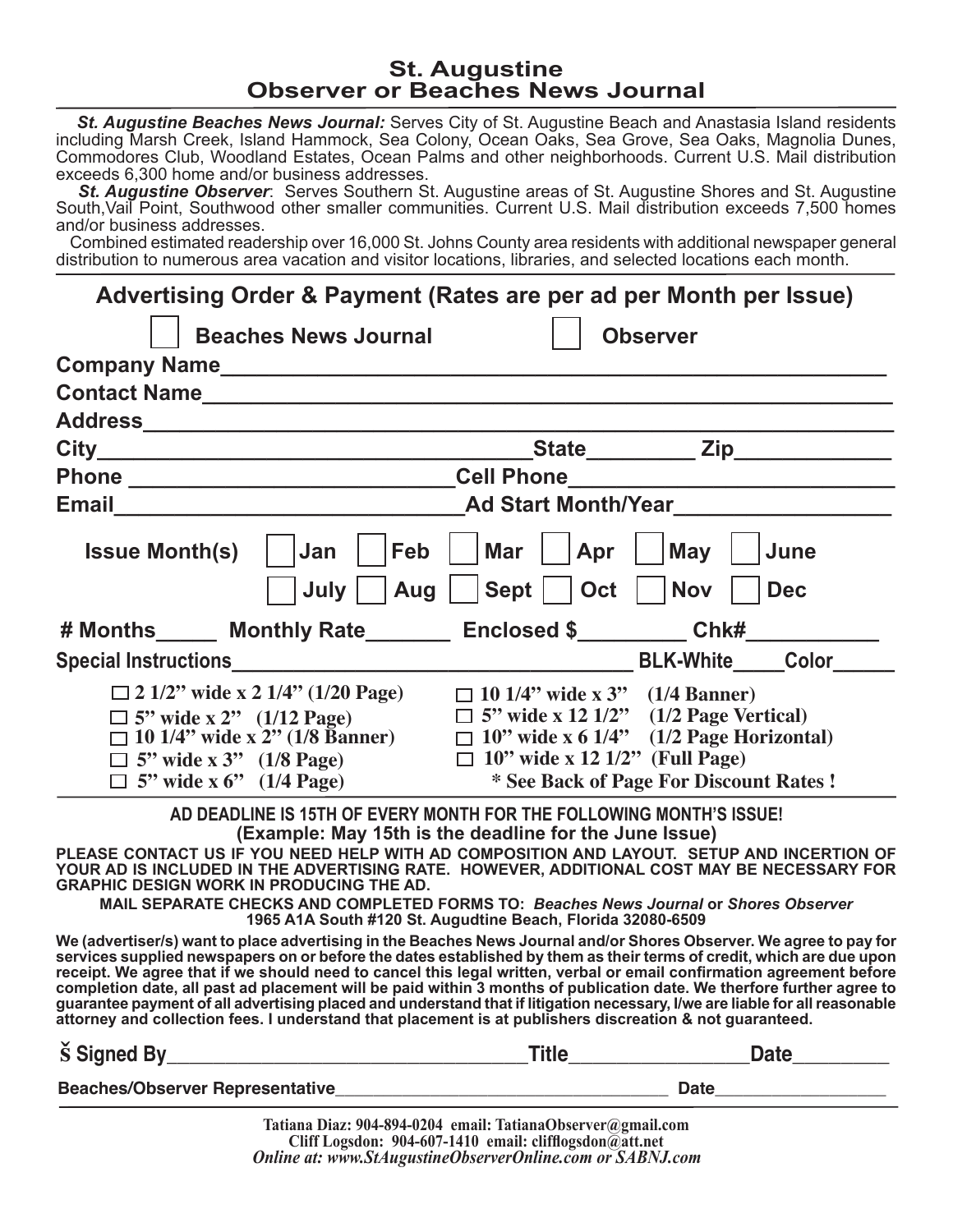

Hugustine *Beaches News Journal or Observer*

## **Rates Are Per Ad Per Month Per Newspaper Call for Special Discounts!**

| <b>Ad Sizes</b>                              |                | $1 - 3$ Issues<br><b>Monthly Rate</b> | $4 - 6$ Issues<br><b>Monthly Rate</b> | <b>7 - 12 Issues</b><br><b>Monthly Rate</b> |
|----------------------------------------------|----------------|---------------------------------------|---------------------------------------|---------------------------------------------|
| • 2 $1/2$ " wide x 2 $1/4$ " high            | <b>B&amp;W</b> | <b>\$50</b>                           | \$45                                  | <b>\$40</b>                                 |
| $(1/20$ page)                                | Color          | <b>\$60</b>                           | \$55                                  | <b>\$50</b>                                 |
| $\cdot$ 5" wide x 2" high                    | <b>B&amp;W</b> | \$75                                  | <b>\$70</b>                           | <b>\$65</b>                                 |
| $(1/12$ page)                                | Color          | <b>\$85</b>                           | <b>\$80</b>                           | \$75                                        |
| $\cdot$ 5" wide x 3" high                    | <b>B&amp;W</b> | \$105                                 | \$95                                  | <b>\$90</b>                                 |
| $(1/8$ page)                                 | Color          | \$125                                 | \$115                                 | \$100                                       |
| 5" wide x 4" high $(1/6$ page)               | <b>B&amp;W</b> | \$130                                 | \$120                                 | <b>\$110</b>                                |
| 10 1/4" wide x 2" high (Banner)              | <b>Color</b>   | \$155                                 | \$145                                 | \$135                                       |
| $5"$ wide x 6" high $(1/4 \text{ Page})$     | <b>B&amp;W</b> | \$215                                 | \$205                                 | \$175                                       |
| <sup>*</sup> 10 1/4" wide x 3" high (Banner) | <b>Color</b>   | \$240                                 | \$220                                 | \$200                                       |
| 5" wide x 12 1/2" high (1/2 Page)            | <b>B&amp;W</b> | \$290                                 | \$270                                 | \$250                                       |
| 10 1/4" wide x 6 1/4" high                   | <b>Color</b>   | \$340                                 | \$320                                 | <b>\$300</b>                                |
| • 10 1/4" wide x 12 1/2" high                | <b>B&amp;W</b> | <b>\$490</b>                          | <b>\$480</b>                          | <b>\$450</b>                                |
| (Full Page)                                  | Color          | \$570                                 | \$540                                 | \$500                                       |

• Note: Color requires printing on 4 (four) pages which may require more than one advertiser to cover increased printing costs.

**• Free Ad Layout & Setup**

 **• Delivered Monthly by** *U.S. Mail* **to most of the neighborhood developments on Anastasia Island and in Southern St.. Augustine •Additional newspapers general distribution to numerous area vacation and visitor locations in the areas each month**

 **1965 A1A South #180, St. Augustine Beach, FL 32080-6509 Tatiana Diaz: 904-894-0204 email: TatianaObserver@gmail.com Cliff Logsdon: 904-607-1410 email: clifflogsdon@att.net Online at: www.StAugustineObserverOnline.com or SABNJ.com** *Rates 11/16*